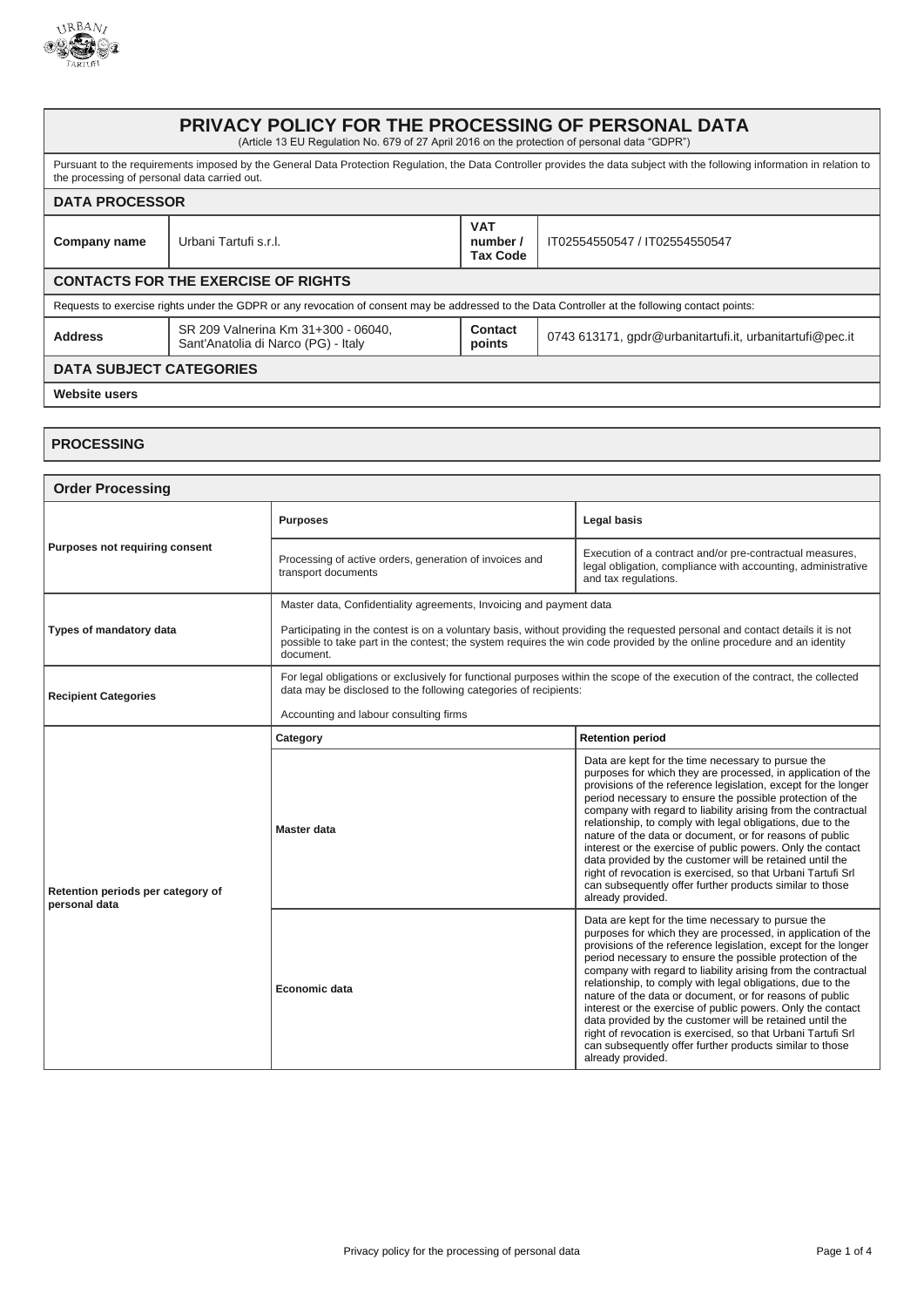

| <b>SALES E-commerce</b>                            |                                                                                                                                                                                                                                                                      |                                                                                                                                                                                                                                                                                                                                                                                                                                                                                                                                                                                                                                                                                                                          |  |  |
|----------------------------------------------------|----------------------------------------------------------------------------------------------------------------------------------------------------------------------------------------------------------------------------------------------------------------------|--------------------------------------------------------------------------------------------------------------------------------------------------------------------------------------------------------------------------------------------------------------------------------------------------------------------------------------------------------------------------------------------------------------------------------------------------------------------------------------------------------------------------------------------------------------------------------------------------------------------------------------------------------------------------------------------------------------------------|--|--|
| Purposes not requiring consent                     | <b>Purposes</b>                                                                                                                                                                                                                                                      | Legal basis                                                                                                                                                                                                                                                                                                                                                                                                                                                                                                                                                                                                                                                                                                              |  |  |
|                                                    | Advertising campaigns                                                                                                                                                                                                                                                | Performance of a contract and/or pre-contractual measures                                                                                                                                                                                                                                                                                                                                                                                                                                                                                                                                                                                                                                                                |  |  |
|                                                    | Sales activities                                                                                                                                                                                                                                                     | Performance of a contract and/or pre-contractual measures                                                                                                                                                                                                                                                                                                                                                                                                                                                                                                                                                                                                                                                                |  |  |
| Types of mandatory data                            | Master data, invoicing and payment data                                                                                                                                                                                                                              |                                                                                                                                                                                                                                                                                                                                                                                                                                                                                                                                                                                                                                                                                                                          |  |  |
|                                                    | Participating in the contest is on a voluntary basis, without providing the requested personal and contact details it is not<br>possible to take part in the contest; the system requires the win code provided by the online procedure and an identity<br>document. |                                                                                                                                                                                                                                                                                                                                                                                                                                                                                                                                                                                                                                                                                                                          |  |  |
| <b>Recipient Categories</b>                        | For legal obligations or exclusively for functional purposes within the scope of the execution of the contract, the collected<br>data may be disclosed to the following categories of recipients:                                                                    |                                                                                                                                                                                                                                                                                                                                                                                                                                                                                                                                                                                                                                                                                                                          |  |  |
|                                                    | Accounting and labour consulting firms                                                                                                                                                                                                                               |                                                                                                                                                                                                                                                                                                                                                                                                                                                                                                                                                                                                                                                                                                                          |  |  |
| Retention periods per category of<br>personal data | Category                                                                                                                                                                                                                                                             | <b>Retention period</b>                                                                                                                                                                                                                                                                                                                                                                                                                                                                                                                                                                                                                                                                                                  |  |  |
|                                                    | Master data                                                                                                                                                                                                                                                          | Data are kept for the time necessary to pursue the<br>purposes for which they are processed, in application of the<br>provisions of the reference legislation, except for the longer<br>period necessary to ensure the possible protection of the<br>company with regard to liability arising from the contractual<br>relationship, to comply with legal obligations, due to the<br>nature of the data or document, or for reasons of public<br>interest or the exercise of public powers. Only the contact<br>data provided by the customer will be retained until the<br>right of revocation is exercised, so that Urbani Tartufi Srl<br>can subsequently offer further products similar to those<br>already provided. |  |  |
|                                                    | Tax data                                                                                                                                                                                                                                                             | Data are kept for the time necessary to pursue the<br>purposes for which they are processed, in application of the<br>provisions of the reference legislation, except for the longer<br>period necessary to ensure the possible protection of the<br>company with regard to liability arising from the contractual<br>relationship, to comply with legal obligations, due to the<br>nature of the data or document, or for reasons of public<br>interest or the exercise of public powers. Only the contact<br>data provided by the customer will be retained until the<br>right of revocation is exercised, so that Urbani Tartufi Srl<br>can subsequently offer further products similar to those<br>already provided. |  |  |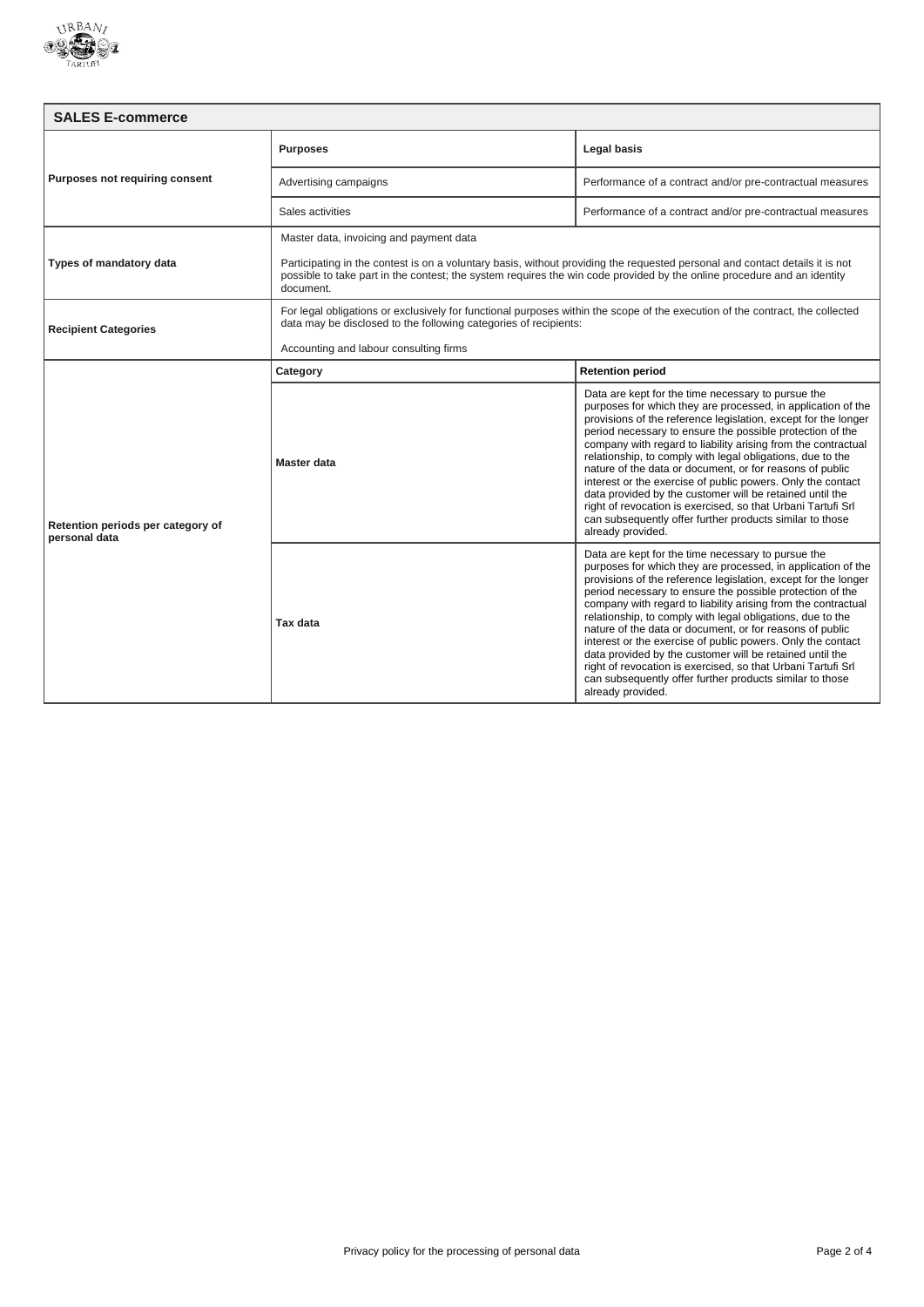

| <b>SALES - Managing contests</b>                   |                                                                                                                                                                                                                                                                                                                    |                                                                                                                                                                                                                                                                                                                                                                                                                                                                                                                                                                                                                                         |  |
|----------------------------------------------------|--------------------------------------------------------------------------------------------------------------------------------------------------------------------------------------------------------------------------------------------------------------------------------------------------------------------|-----------------------------------------------------------------------------------------------------------------------------------------------------------------------------------------------------------------------------------------------------------------------------------------------------------------------------------------------------------------------------------------------------------------------------------------------------------------------------------------------------------------------------------------------------------------------------------------------------------------------------------------|--|
| Purposes not requiring consent                     | <b>Purposes</b>                                                                                                                                                                                                                                                                                                    | Legal basis                                                                                                                                                                                                                                                                                                                                                                                                                                                                                                                                                                                                                             |  |
|                                                    | Sales and marketing activities                                                                                                                                                                                                                                                                                     | Legitimate interest, Acquisition of new leads for direct<br>marketing.                                                                                                                                                                                                                                                                                                                                                                                                                                                                                                                                                                  |  |
| Types of mandatory data                            | Contact data provided on a voluntary basis<br>Participating in the contest is on a voluntary basis, without providing the requested personal and contact details it is not<br>possible to take part in the contest; the system requires the win code provided by the online procedure and an identity<br>document. |                                                                                                                                                                                                                                                                                                                                                                                                                                                                                                                                                                                                                                         |  |
| Retention periods per category of<br>personal data | Category                                                                                                                                                                                                                                                                                                           | <b>Retention period</b>                                                                                                                                                                                                                                                                                                                                                                                                                                                                                                                                                                                                                 |  |
|                                                    | Master data                                                                                                                                                                                                                                                                                                        | Data are kept for the time necessary to pursue the<br>purposes for which they are processed, in application of the<br>provisions of the reference legislation, except for the longer<br>period necessary to ensure the possible protection of the<br>company with regard to liability arising from the contractual<br>relationship, to comply with legal obligations, due to the<br>nature of the data or document, or for reasons of public<br>interest or the exercise of public powers. Only the contact<br>data provided by the customer will be retained until the<br>right of revocation is exercised, so that Urbani Tartufi Srl |  |